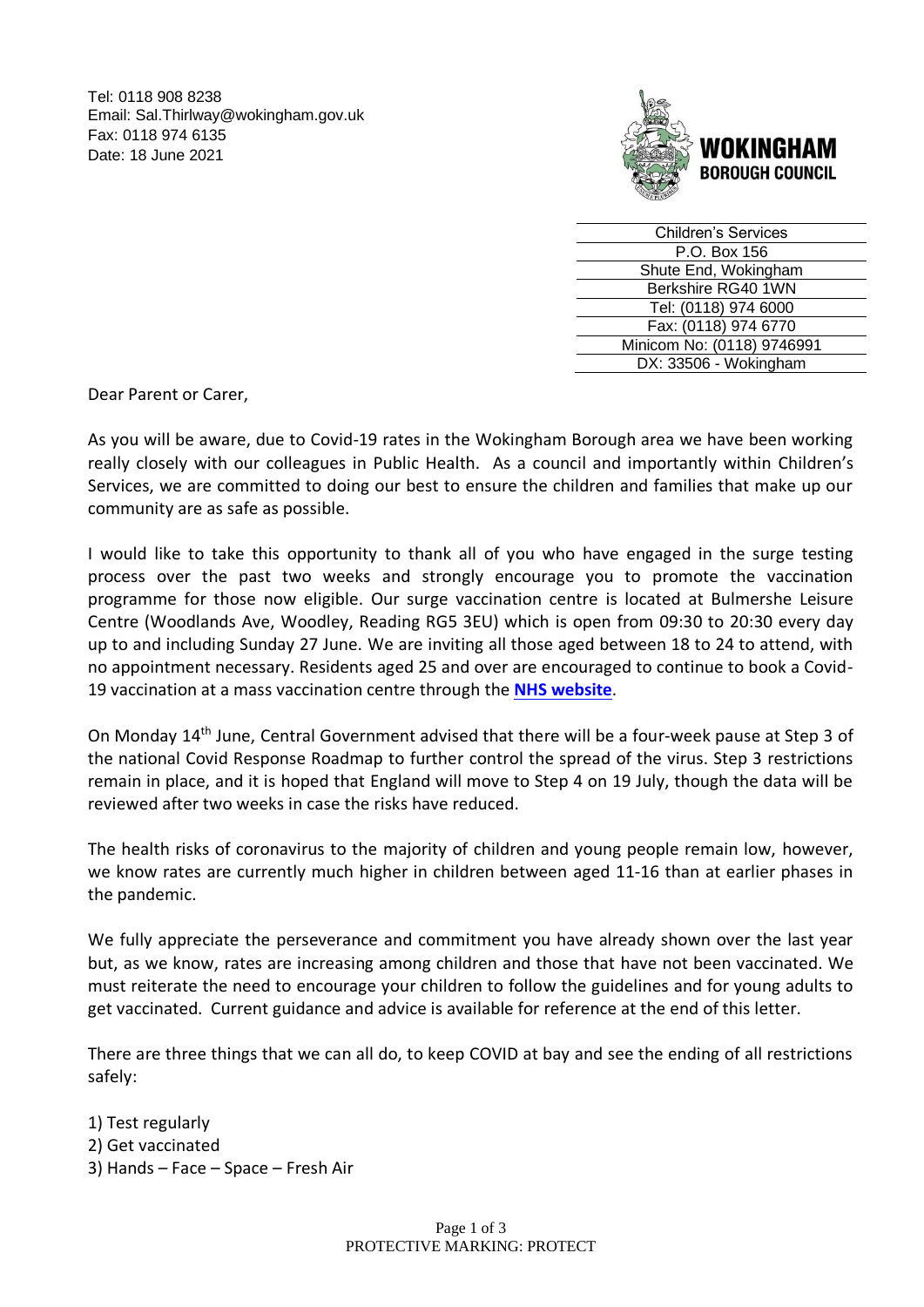Leaders in our schools and settings across the borough continue to work hard to ensure your children can get the best experience at school and college currently in line with the Department of Education restrictions. This means at times some difficult decisions are having to be made as some activities are unable to proceed under current restrictions. We encourage you to support schools in their continuing endeavours to keep your children and our community safe. Events that everyone may have been looking forward to will have to take place differently this year or be postponed and we thank everyone for their support in respect of changes to transition arrangements, sports days and end of term events. We look forward to a time when these can return safely and thank you for your support in helping us move to that time more quickly.

With thanks for your continued engagement and support,

**Sal Thirlway** Assistant Director of Children's Services (Learning, Achievement and Partnership)

## **Guidance and Advice**

### **Symptom Free Testing**

All adults and secondary and college age students are encouraged to take a symptom-free rapid lateral flow test (LFD) twice a week, even if you have been vaccinated. Schools are providing these to eligible secondary pupils and for families you can collect a home testing kit from a designated site or order online. Find out more about symptom-free LFD testing **[here.](https://www.nhs.uk/conditions/coronavirus-covid-19/testing/regular-rapid-coronavirus-tests-if-you-do-not-have-symptoms/)**

Pupils with a positive rapid lateral flow test result must self-isolate in line with the stay-at-home guidance. They will also need to arrange a lab-based polymerase chain reaction (PCR) test to confirm the result. Find out how to book a PCR test **[here.](https://www.gov.uk/get-coronavirus-test)**

If the PCR test is taken within 2 days of the positive lateral flow test, and is negative, it overrides the self-test LFD test and the pupil and contacts can return to school, as long as they don't have COVID-19 symptoms.

### **Testing if you have symptoms**

Anyone showing symptoms should immediately isolate and get a PCR test, and everyone in the household should continue to isolate until the PCR test result is received. If positive, they will be advised further by NHS Test and Trace.

### **Staying Safe Outside Class**

Your child must follow the government guidance in force when outside of school or college. The changes around the gradual easing of lockdown apply equally to young people, so please encourage your children to follow the guidelines: